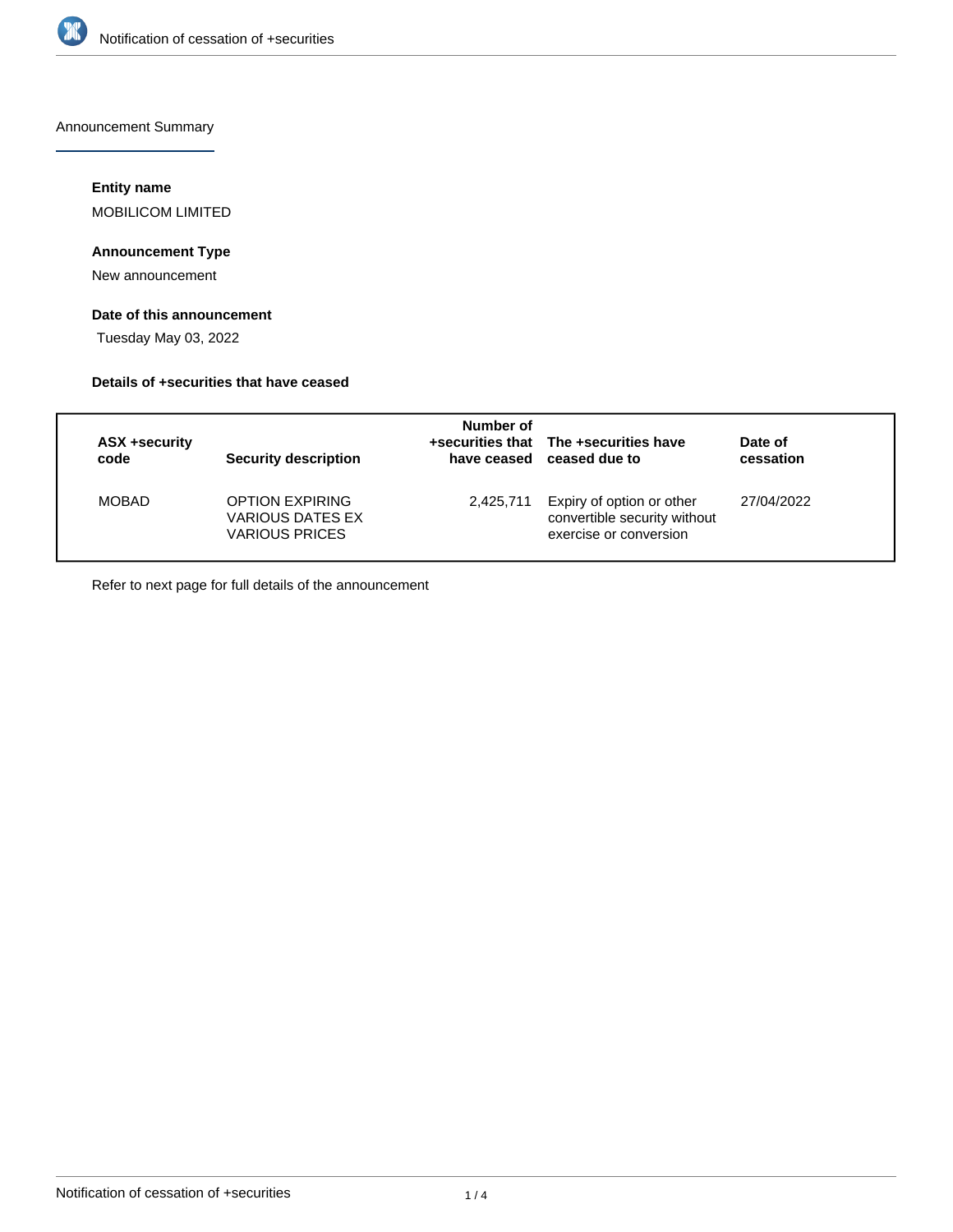

Part 1 - Announcement Details

### **1.1 Name of +Entity**

MOBILICOM LIMITED

We (the entity named above) provide the following information about our issued capital.

**1.2 Registered Number Type** ABN

**Registration Number** 26617155978

**1.3 ASX issuer code** MOB

**1.4 The announcement is** New announcement

# **1.5 Date of this announcement**

3/5/2022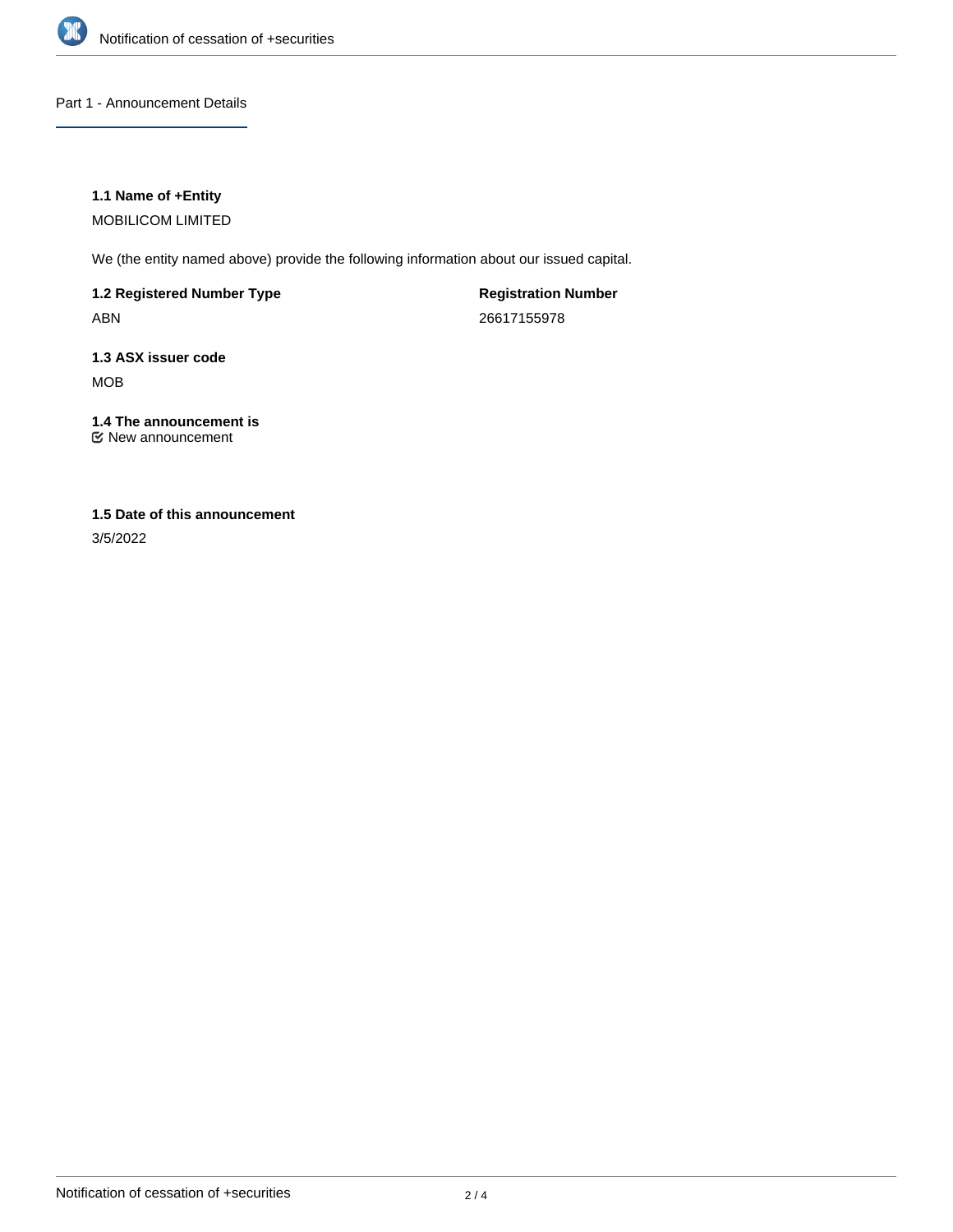

#### Part 2 - Details of +equity securities or +debt securities that have ceased

#### **ASX +Security Code and Description**

MOBAD : OPTION EXPIRING VARIOUS DATES EX VARIOUS PRICES

# **Unquoted +equity securities that have ceased**

**Number of securities that have ceased**

2,425,711

27/4/2022

# **Reason for cessation** Expiry of option or other convertible security without exercise or conversion

**Date of cessation**

**Is the entity paying any consideration for the cessation?** No

#### **Any other information the entity wishes to notify to ASX about the cessation?**